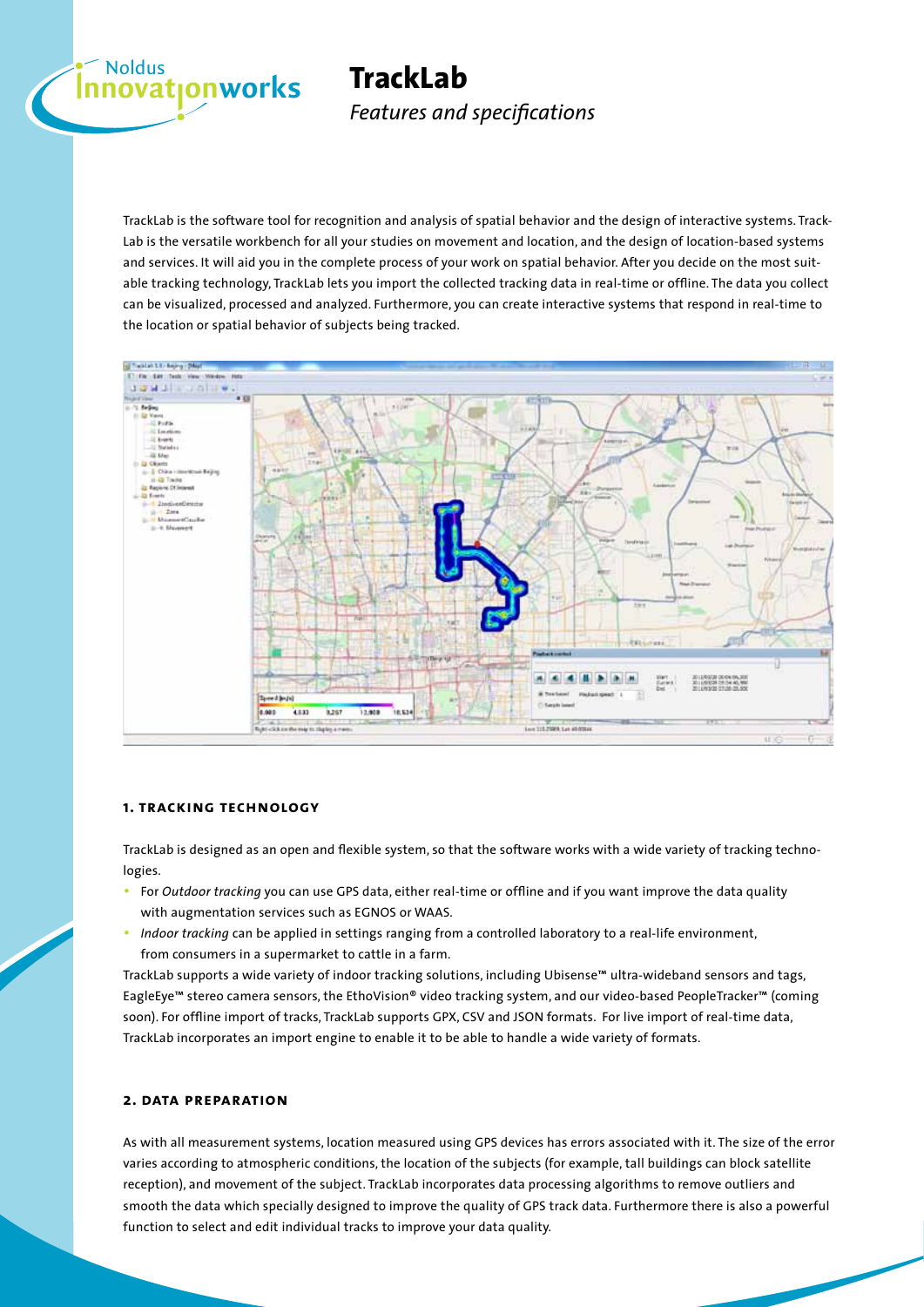#### **3. project navigation**



TrackLab saves data in project files, which contain the objects being tracked, the tracks themselves (longitude/latitude or x-y Cartesian coordinates), zones and points of interest and creating events based on zones and movement which can be used for calculations and integration with other software. TrackLab has an Explorer interface, so that you can easily move between the different components of your project.

#### **4. visualization**

You can explore and view your TrackLab data in a variety of ways:

*Locations* show data for each track point (or GPS fix) including the Y, Y, Z (longitude, latitude, and altitude), speed and acceleration. You can also copy this data to other programs for further analysis and sort and edit the data in this view to remove outliers.

| Sample<br>index | Time (yyyy/MM/dd)<br>HH:mm:ss.fff) | Location<br>(Lon) | Location<br>(Lat) | Location<br>(Ele) | Time<br><b>Difference</b><br>(HH:mm:ss.fff) | XY.<br>Distance<br>(m) | XY<br>Speed<br>(m/s) | XY<br>Accelera<br>(m/s) |
|-----------------|------------------------------------|-------------------|-------------------|-------------------|---------------------------------------------|------------------------|----------------------|-------------------------|
| 1303            | 2010/02/26 14:53:39.000            | 5.64781           | 51,97505          | 53,00000          | 00:00:01.000                                | 7,052                  | 7.052                |                         |
| 1304            | 2010/02/26 14:53:40.000            | 5,64791           | 51,97507          | 53,00000          | 00:00:01.000                                | 7,298                  | 7,298                |                         |
| 1305            | 2010/02/26 14:53:41.000            | 5,64804           | 51,97508          | 53,00000          | 00:00:01.000                                | 9,223                  | 9.223                |                         |
| 1306            | 2010/02/26 14:53:42:000            | 5,64820           | 51,97510          | 53,00000          | 00:00:01.000                                | 11,172                 | 11.172               |                         |
| 1307            | 2010/02/26 14:53:43.000            | 5,64837           | 51,97510          | 53,00000          | 00:00:01.000                                | 11,077                 | 11,077               |                         |
| 1308            | 2010/02/26 14:53:44,000            | 5,64853           | 51,97511          | 53,00000          | 00:00:01.000                                | 11,015                 | 11,015               |                         |
| 1309            | 2010/02/26 14:53:45,000            | 5,64872           | 51,97510          | 52,00000          | 00:00:01.000                                | 13,068                 | 13,068               |                         |
| 1310            | 2010/02/26 14:53:46.000            | 5,64888           | 51,97511          | 52,00000          | 00:00:01.000                                | 10.153                 | 10.153               |                         |
| 1311            | 2010/02/26 14:53:47.000            | 5,64899           | 51.97511          | 52,00000          | 00:00:01.000                                | 9,008                  | 9,008                |                         |
| 1312            | 2010/02/26 14:53:48.000            | 5.64914           | 51,97513          | 52.00000          | 00:00:01.000                                | 10,448                 | 10,448               |                         |
| 1313            | 2010/02/26 14:53:49.000            | 5,64930           | 51,97517          | 52,00000          | 00:00:01.000                                | 12,094                 | 12.094               |                         |
| 1314            | 2010/02/26 14:53:50.000            | 5,64940           | 51,97519          | 52,00000          | 00:00:01.000                                | 7,232                  | 7,232                |                         |
| 1315            | 2010/02/26 14:53:51,000            | 5,64951           | 51,97520          | 52,00000          | 00:00:01.000                                | 7,298                  | 7,298                |                         |
| 1316            | 2010/02/26 14:53:52.000            | 5,64958           | 51,97520          | 52,00000          | 000.00.000                                  | 5,021                  | 5,021                |                         |
| 1317            | 2010/02/26 14:53:53.000            | 5.64967           | 51,97520          | 52,00000          | 00:00:01.000                                | 5,982                  | 5,982                |                         |
| 1318            | 2010/02/26 14:53:54,000            | 5.64971           | 51,97518          | 52.00000          | 00:00:01.000                                | 3,633                  | 3,633                |                         |
| 1319            | 2010/02/26 14:53:55,000            | 5,64975           | 51,97514          | 52,00000          | 00:00:01.000                                | 4,989                  | 4,989                |                         |
| 70              | 2010/02/26 14:57:66 nnn            | 5,64979           | 51,97510          | 52,00000          | 000.000000                                  | 5,847                  | 5,842                |                         |
|                 | 2010 <sup>6</sup>                  | 64982             | 51,97505          | 52 non-           | 00:00:01.00*                                |                        |                      |                         |
|                 |                                    | 1983              | <b>REP</b>        |                   | S-AP                                        |                        |                      |                         |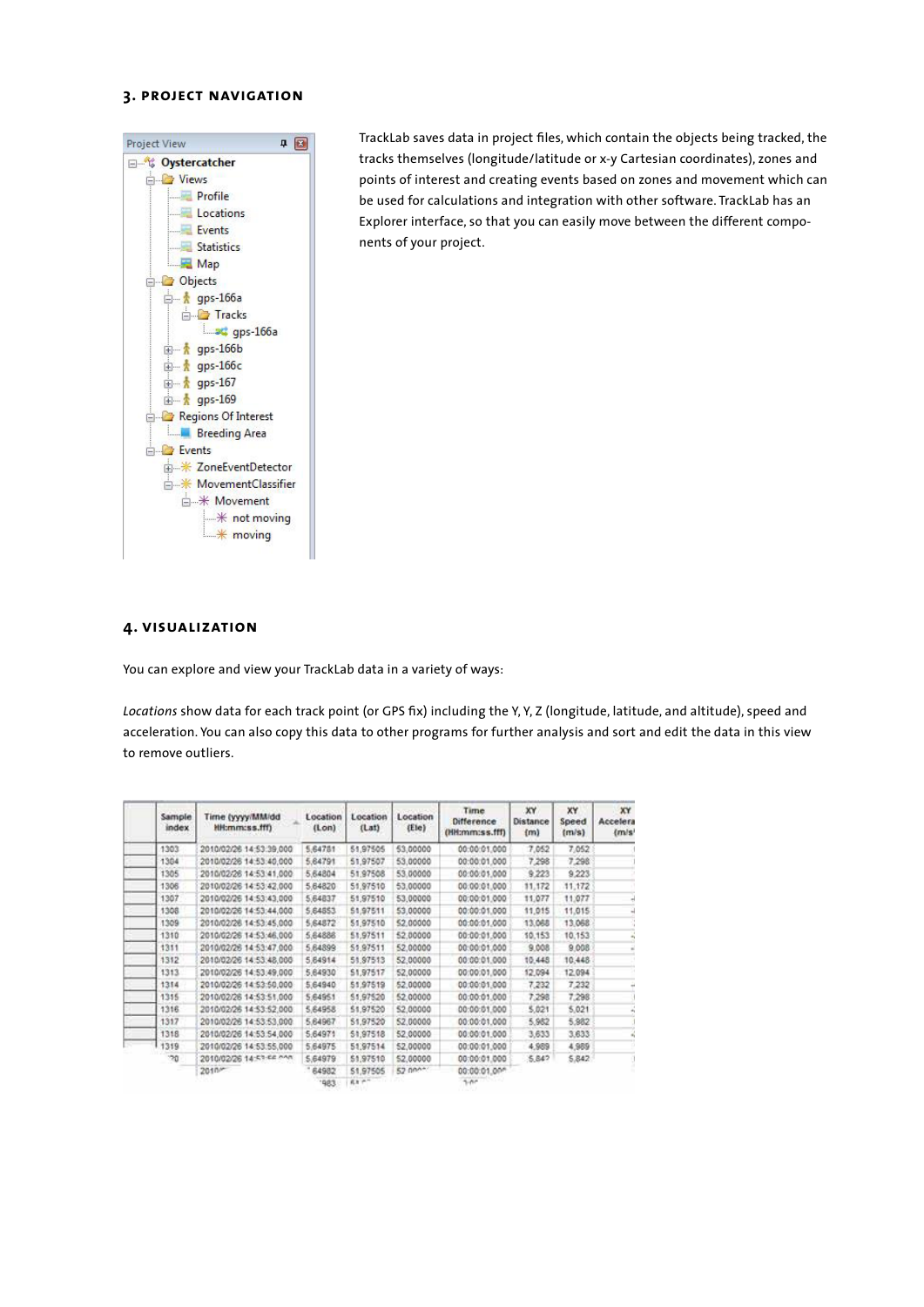*Maps* show your tracks either on OpenStreetMap or on a bitmap that you import (depending on your type of data). You can pan and zoom the map, and draw points and regions of interest. You can plot the tracks as trajectories (in a variety of styles), or show the sample density as a customizable heat map. The tracks can be played back in a variety of ways, so that both short tracks and those acquired over a long time period can be played back conveniently.





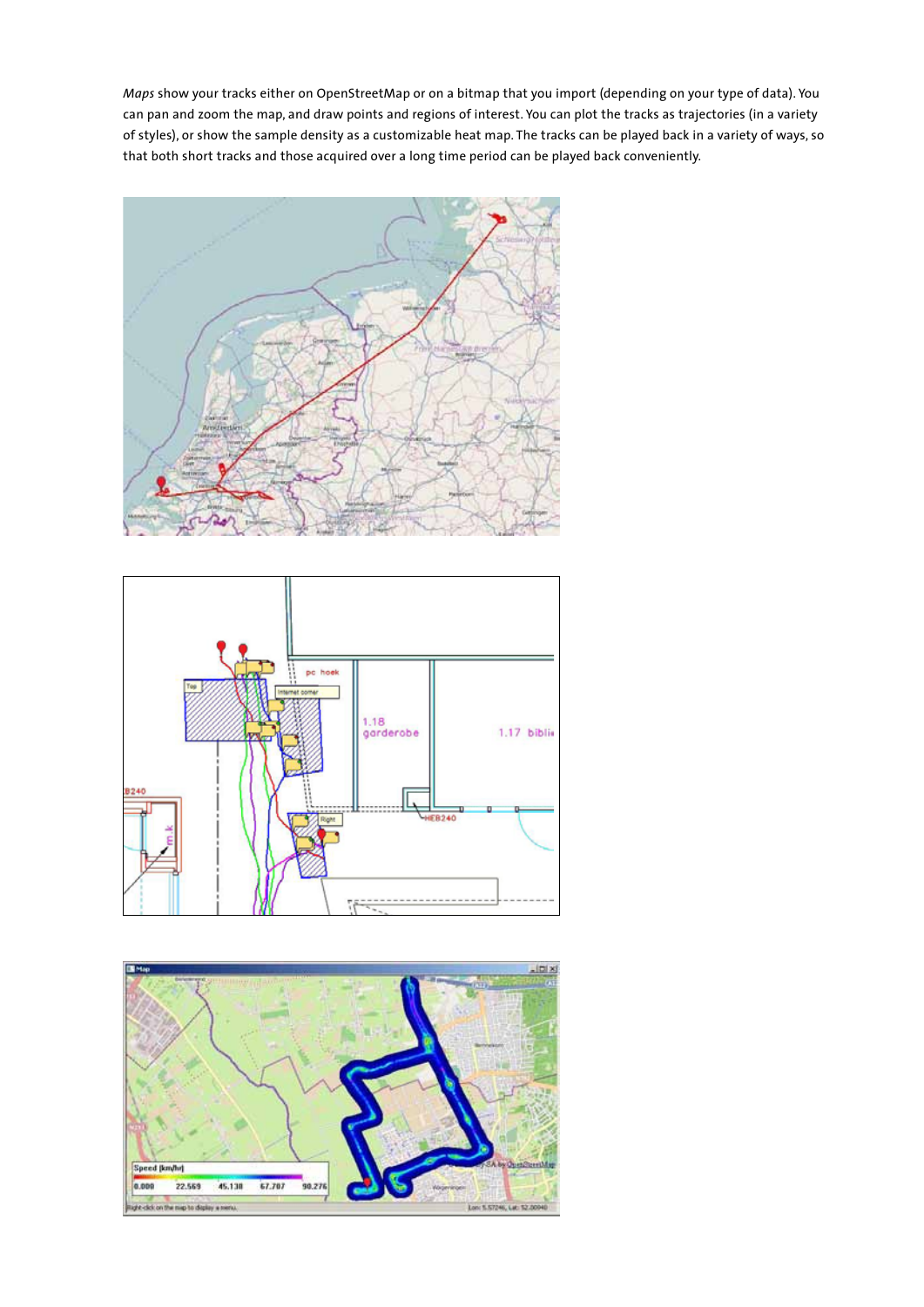### *Graphs* show the value of a measured variable (currently only speed) over time, synchronized with the other views.

| Time (yyyy/MM/dd Hitmmiss.fm)                             | 2011/10/09<br>00.000 | 2011/10/09<br>14 00:00 000 | 2011/10/09<br>22:00:00.000 | 2011/10/10<br>06:00:00:000 | 2011/18/10<br>14:00:00:000 | 2011/10/10<br>22:00:00.000<br>3.1.1.1.1.3 | 2011/10/11<br>06:00:00 000 | 2011/10/11<br>14.00:00.000<br>-------------- | 2011/10/11<br>22:00:00:000 | 2011/10/12<br>06:00:00 000 | 2011/10/12<br>14:00:00:000 | 2011/10<br>22:00:00 |
|-----------------------------------------------------------|----------------------|----------------------------|----------------------------|----------------------------|----------------------------|-------------------------------------------|----------------------------|----------------------------------------------|----------------------------|----------------------------|----------------------------|---------------------|
| 133E-81-85-2012 LonLate<br>Szamed<br>$\langle m n\rangle$ |                      |                            |                            |                            |                            |                                           |                            |                                              |                            |                            |                            |                     |

## **5. statistics**

You can use the location of your tracked subjects in relation to zones and also whether or not they are moving to generate *events*. You can create an analysis report showing detailed information about each of these events.

You can also make an analysis report showing a wide range of variables for each of your tracks, with statistics such as duration, average speed, maximum acceleration, movement statistics (according to thresholds you can set yourself), a variety of parameters describing the path shape, and statistics quantifying the zone visits.

|                     | <b>Statistics</b>                |                                    |   |                                                                                                                                                                                                                                                                                                                                                                                                                                                                            |                |                 |                                            |                          |           |                |         |  |
|---------------------|----------------------------------|------------------------------------|---|----------------------------------------------------------------------------------------------------------------------------------------------------------------------------------------------------------------------------------------------------------------------------------------------------------------------------------------------------------------------------------------------------------------------------------------------------------------------------|----------------|-----------------|--------------------------------------------|--------------------------|-----------|----------------|---------|--|
| Track               |                                  |                                    |   | 139<br><b>ALCOHOL:</b>                                                                                                                                                                                                                                                                                                                                                                                                                                                     | 144            |                 |                                            |                          |           |                |         |  |
| Point/Zone/Movement |                                  | <whole track=""> Reception</whole> |   | Entrance                                                                                                                                                                                                                                                                                                                                                                                                                                                                   | Right          | Internet corner | Top                                        | <whole track=""></whole> | Reception | Entrance       | Right   |  |
|                     | <b>Number of Tracks</b>          |                                    |   |                                                                                                                                                                                                                                                                                                                                                                                                                                                                            |                |                 |                                            |                          |           |                |         |  |
|                     | Duration (RRI mm as fff)         | 00.00.09.844                       | ÷ | 00:00:01.375                                                                                                                                                                                                                                                                                                                                                                                                                                                               | 00.00.00.813 - |                 | ÷                                          | 00:00:01.438             | w.        | 00:00:00.281 - |         |  |
|                     | Number of Samples                | 142                                |   | 20                                                                                                                                                                                                                                                                                                                                                                                                                                                                         | $\overline{3}$ |                 | $\sim$                                     |                          |           |                |         |  |
|                     | Distance (m)                     | 4,945                              |   | 0.599                                                                                                                                                                                                                                                                                                                                                                                                                                                                      | 0,016          |                 | $\sim$                                     | 1,453.                   |           | 0.227          |         |  |
|                     | Distance from Starting Point (m) | 4,344                              |   |                                                                                                                                                                                                                                                                                                                                                                                                                                                                            |                |                 |                                            | 1.437                    |           |                |         |  |
|                     | Maximum Speed (m/s).             | 1,584                              |   | 0.671                                                                                                                                                                                                                                                                                                                                                                                                                                                                      | 1,222          | ٠               | $\sim$                                     | 1,391                    |           | 0.913          |         |  |
|                     | Minimum Speed (m/s)              | 0.011                              | - | 0.262                                                                                                                                                                                                                                                                                                                                                                                                                                                                      | 0.583          | $\sim$          | $\sim$                                     | 0.716                    | ×         | 0.788          | in 1    |  |
|                     | Average Speed (m/s)              | 0,502                              |   | 0,436                                                                                                                                                                                                                                                                                                                                                                                                                                                                      | 0,759          |                 | $\sim$                                     | 1.011                    |           | 0.057          |         |  |
|                     | Maximum Acceleration (m/s*)      | 31,406                             |   | 5,262                                                                                                                                                                                                                                                                                                                                                                                                                                                                      | 6,616          |                 | $\frac{1}{2} \left( \frac{1}{2} \right)^2$ | 4,618                    |           | 2.579          |         |  |
|                     | Minimum Acceleration (m/s*)      | $-12.971$                          |   | $-3.797$                                                                                                                                                                                                                                                                                                                                                                                                                                                                   | $-4,691$       | $\sim$          | $\sim$                                     | $-4.500$                 |           | $-1,879$       |         |  |
|                     | Average Acceleration (m/s*)      | 0.413                              |   | 0.167                                                                                                                                                                                                                                                                                                                                                                                                                                                                      | 1.000          |                 | w                                          | 0.105                    |           | 0.333          |         |  |
|                     | Maying Duration (HH:mm:as.fff)   | 00:00:00.313                       |   | 00:00:00.000                                                                                                                                                                                                                                                                                                                                                                                                                                                               | 00:00:00.219   |                 | $\sim$                                     | 103.00:00.531            |           | 00:00:00.000   |         |  |
|                     | Moving Distance (m)              | 0.371                              |   | 0.000                                                                                                                                                                                                                                                                                                                                                                                                                                                                      | 0.221          |                 | ÷                                          | 0.639                    |           | 0,000          |         |  |
|                     | Maving Average Speed (m/s):      | 1,189                              |   | 0,000                                                                                                                                                                                                                                                                                                                                                                                                                                                                      | 1,060          |                 | $\sim$                                     | 1,204                    | 149.91    | 0,000          |         |  |
| Path Shape          | Maximum Heading (deg)            | 170,687                            |   | $\frac{1}{2} \left( \frac{1}{2} \right) \left( \frac{1}{2} \right) \left( \frac{1}{2} \right) \left( \frac{1}{2} \right) \left( \frac{1}{2} \right) \left( \frac{1}{2} \right) \left( \frac{1}{2} \right) \left( \frac{1}{2} \right) \left( \frac{1}{2} \right) \left( \frac{1}{2} \right) \left( \frac{1}{2} \right) \left( \frac{1}{2} \right) \left( \frac{1}{2} \right) \left( \frac{1}{2} \right) \left( \frac{1}{2} \right) \left( \frac{1}{2} \right) \left( \frac$ |                |                 | $\sim$                                     | 108,114                  |           | a.             |         |  |
|                     | <b>Illinerum Heading (deg)</b>   | (174, 0.14)                        |   | $\sim$                                                                                                                                                                                                                                                                                                                                                                                                                                                                     |                |                 |                                            | 78,724                   |           |                |         |  |
|                     | Average Heading (deg)            | $-102.411$                         |   | i dir                                                                                                                                                                                                                                                                                                                                                                                                                                                                      | ÷              |                 | m.                                         | 87,550                   |           | $\sim$         | ÷       |  |
|                     | Maximum Turn Angle (deg)         | 42,453                             |   | $\frac{1}{2} \left( \frac{1}{2} \right) \left( \frac{1}{2} \right) \left( \frac{1}{2} \right)$                                                                                                                                                                                                                                                                                                                                                                             | ÷              | $\sim$          | $\sim$                                     | 5.433                    | m.        | ÷              | in 1911 |  |
|                     | <b>Unimum Turn Angle (deg)</b>   | $-31.444$                          |   | ÷                                                                                                                                                                                                                                                                                                                                                                                                                                                                          |                |                 | ÷                                          | $-3.748$                 |           | w.             |         |  |
|                     | Average Turn Angle (deg)         | $-0,507$                           |   |                                                                                                                                                                                                                                                                                                                                                                                                                                                                            |                |                 |                                            | 1.263                    |           |                |         |  |

The data of all the views are synchronized so that you can explore the interaction between, for instance, velocity and location.

| Car PRID-87 D Grad same<br>70<br><b>Wagenstrom chronicle</b><br>$-$ Vehicley $-$<br><b>Buisha)</b><br>n<br>$\bullet$<br><b>CENverts</b><br>a. it Jandivertives that<br>These typyy MM/M/Minnesse.MI: Toold sale: Eneal subspary Event about Excel type: Event Autumn (Minnessex, W); Event deamsphore  Location (Long)  , scation (Lots)  , Location (Lots)  , Location (Lots)  , Location (Lots)  <br>a di Piresenti Indiat<br>HO DO OK 800<br>30YO00 00 14:38 000<br>3,41040<br>BI 67430<br>40.00000<br>m<br>Movement<br>shake.<br>ind moving<br>ind retains<br>62<br>2010/02/25 14:31:44:000<br>10/05/20 10:0<br>2.65658<br>91, 57430<br>60,00000<br>10 dig<br>Marenors<br>www.ca<br>Michillag<br>W<br>00:30:30.300<br><b>Date</b><br>of also<br>4.85%<br><b>IN SCOLU</b><br>a conco<br><b>DOS 30, 2012 342 353 AV 2012</b><br>51,30748<br>Llow <sub>5</sub><br>11,00725<br>2010/02/25 14: 35:44:000<br><b>BG</b><br>Date:<br>state<br>12.418.56<br>800000<br><b>BLacked</b><br>00:30 46.000<br>$2xw \geq$<br>m<br>4.83925<br>B1 DORGS<br>30YO/03/26 14:37:04.008<br>00.31 48.000<br>42,00000<br>12 Mil<br>Marenort<br><b>PERTES</b><br>mol/wg<br>bs.<br>2010/02/29 14:39:52:000<br><b>State</b><br>T.65704<br>58,70000<br>rich montrag.<br>HO.DO.CT-R00<br>5200227<br><b>Maximum</b><br>TEE:NEMBER<br>W<br>iiii .00000<br>2010/02/20 14:33:07:000<br>state<br>80 00 01:00:<br># ail/tiv<br>ED DODG!<br><b>Missouri</b><br><b>Wallen Brag</b><br>mr-Ing<br>m<br>MA DODDE<br><b>Hale</b><br>BOX-RA W. sa 7/6/10/2012<br>100120-012000<br># A6703<br>12.00227<br>rich kontrol<br><b>Missouris</b><br>INVERTIBLE<br>u<br>E 64702<br>\$2,00227<br>68,00000<br>2010/03/26 14:32:00:308<br>date.<br>00:00:01.000<br>Mainwork<br><b>Wending</b><br><b>MODIVAL</b><br>m<br>9.68702<br><b>R2-00228</b><br>96 00000<br>2010/02/25 14:30 C1 000<br>stute<br>1001001041006<br>in Enerting.<br><b>Missionary</b><br>ind nickeep<br>w<br>9.86702<br>\$5 peach<br>68,00000<br>3010/03/06 14:30:28.000<br>of also<br>10:01:06.000<br><b>Museum</b><br><b>PAINTIN</b><br>Mining.<br><b>Don't all the sale detailed and the</b><br><b>HAPENY</b><br>an minor<br><b>State</b><br>18,850,000<br><b>Mitcheller</b> E.<br>Jan nn en ave<br>in francist.<br>tive messine.<br>L+<br>nue. | Time (providential Himmond.00) | <b>Ener</b> | <b>ZSI SEGDS</b><br>14:37:13.330 | <b>SOUNDERS</b><br>34, 14, 02, 2031 | zoli@or.ins<br>14118-10-003 | 2010/06/26<br>1010 College<br>141301012031<br>14 MODELER | 2010/02/29<br>141022-002 | 2010/02/25<br>14:44733.000 | 2010/02/29<br>14-H1T15M1 | ZHARIZO<br><b>INVANUES</b><br>14:40331,000<br>14/14/10 800<br>maka | <b>INCOURS</b><br>14/5/10.333 14/5410.233<br>مقمعت |
|---------------------------------------------------------------------------------------------------------------------------------------------------------------------------------------------------------------------------------------------------------------------------------------------------------------------------------------------------------------------------------------------------------------------------------------------------------------------------------------------------------------------------------------------------------------------------------------------------------------------------------------------------------------------------------------------------------------------------------------------------------------------------------------------------------------------------------------------------------------------------------------------------------------------------------------------------------------------------------------------------------------------------------------------------------------------------------------------------------------------------------------------------------------------------------------------------------------------------------------------------------------------------------------------------------------------------------------------------------------------------------------------------------------------------------------------------------------------------------------------------------------------------------------------------------------------------------------------------------------------------------------------------------------------------------------------------------------------------------------------------------------------------------------------------------------------------------------------------------------------------------------------------------------------------------------------------------------------------------------------------------------------------------------------------------------------------------------------------------------------------------------------------------------------------------------------------------------------------------------------------------------------|--------------------------------|-------------|----------------------------------|-------------------------------------|-----------------------------|----------------------------------------------------------|--------------------------|----------------------------|--------------------------|--------------------------------------------------------------------|----------------------------------------------------|
|                                                                                                                                                                                                                                                                                                                                                                                                                                                                                                                                                                                                                                                                                                                                                                                                                                                                                                                                                                                                                                                                                                                                                                                                                                                                                                                                                                                                                                                                                                                                                                                                                                                                                                                                                                                                                                                                                                                                                                                                                                                                                                                                                                                                                                                                     |                                |             |                                  |                                     |                             |                                                          |                          |                            |                          |                                                                    |                                                    |
|                                                                                                                                                                                                                                                                                                                                                                                                                                                                                                                                                                                                                                                                                                                                                                                                                                                                                                                                                                                                                                                                                                                                                                                                                                                                                                                                                                                                                                                                                                                                                                                                                                                                                                                                                                                                                                                                                                                                                                                                                                                                                                                                                                                                                                                                     |                                |             |                                  |                                     |                             |                                                          |                          |                            |                          |                                                                    |                                                    |
|                                                                                                                                                                                                                                                                                                                                                                                                                                                                                                                                                                                                                                                                                                                                                                                                                                                                                                                                                                                                                                                                                                                                                                                                                                                                                                                                                                                                                                                                                                                                                                                                                                                                                                                                                                                                                                                                                                                                                                                                                                                                                                                                                                                                                                                                     |                                |             |                                  |                                     |                             |                                                          |                          |                            |                          |                                                                    |                                                    |
|                                                                                                                                                                                                                                                                                                                                                                                                                                                                                                                                                                                                                                                                                                                                                                                                                                                                                                                                                                                                                                                                                                                                                                                                                                                                                                                                                                                                                                                                                                                                                                                                                                                                                                                                                                                                                                                                                                                                                                                                                                                                                                                                                                                                                                                                     |                                |             |                                  |                                     |                             |                                                          |                          |                            |                          |                                                                    |                                                    |
|                                                                                                                                                                                                                                                                                                                                                                                                                                                                                                                                                                                                                                                                                                                                                                                                                                                                                                                                                                                                                                                                                                                                                                                                                                                                                                                                                                                                                                                                                                                                                                                                                                                                                                                                                                                                                                                                                                                                                                                                                                                                                                                                                                                                                                                                     |                                |             |                                  |                                     |                             |                                                          |                          |                            |                          |                                                                    |                                                    |
|                                                                                                                                                                                                                                                                                                                                                                                                                                                                                                                                                                                                                                                                                                                                                                                                                                                                                                                                                                                                                                                                                                                                                                                                                                                                                                                                                                                                                                                                                                                                                                                                                                                                                                                                                                                                                                                                                                                                                                                                                                                                                                                                                                                                                                                                     |                                |             |                                  |                                     |                             |                                                          |                          |                            |                          |                                                                    |                                                    |
|                                                                                                                                                                                                                                                                                                                                                                                                                                                                                                                                                                                                                                                                                                                                                                                                                                                                                                                                                                                                                                                                                                                                                                                                                                                                                                                                                                                                                                                                                                                                                                                                                                                                                                                                                                                                                                                                                                                                                                                                                                                                                                                                                                                                                                                                     |                                |             |                                  |                                     |                             |                                                          |                          |                            |                          |                                                                    |                                                    |
|                                                                                                                                                                                                                                                                                                                                                                                                                                                                                                                                                                                                                                                                                                                                                                                                                                                                                                                                                                                                                                                                                                                                                                                                                                                                                                                                                                                                                                                                                                                                                                                                                                                                                                                                                                                                                                                                                                                                                                                                                                                                                                                                                                                                                                                                     |                                |             |                                  |                                     |                             |                                                          |                          |                            |                          |                                                                    |                                                    |
|                                                                                                                                                                                                                                                                                                                                                                                                                                                                                                                                                                                                                                                                                                                                                                                                                                                                                                                                                                                                                                                                                                                                                                                                                                                                                                                                                                                                                                                                                                                                                                                                                                                                                                                                                                                                                                                                                                                                                                                                                                                                                                                                                                                                                                                                     |                                |             |                                  |                                     |                             |                                                          |                          |                            |                          |                                                                    |                                                    |
|                                                                                                                                                                                                                                                                                                                                                                                                                                                                                                                                                                                                                                                                                                                                                                                                                                                                                                                                                                                                                                                                                                                                                                                                                                                                                                                                                                                                                                                                                                                                                                                                                                                                                                                                                                                                                                                                                                                                                                                                                                                                                                                                                                                                                                                                     |                                |             |                                  |                                     |                             |                                                          |                          |                            |                          |                                                                    |                                                    |
|                                                                                                                                                                                                                                                                                                                                                                                                                                                                                                                                                                                                                                                                                                                                                                                                                                                                                                                                                                                                                                                                                                                                                                                                                                                                                                                                                                                                                                                                                                                                                                                                                                                                                                                                                                                                                                                                                                                                                                                                                                                                                                                                                                                                                                                                     |                                |             |                                  |                                     |                             |                                                          |                          |                            |                          |                                                                    |                                                    |
|                                                                                                                                                                                                                                                                                                                                                                                                                                                                                                                                                                                                                                                                                                                                                                                                                                                                                                                                                                                                                                                                                                                                                                                                                                                                                                                                                                                                                                                                                                                                                                                                                                                                                                                                                                                                                                                                                                                                                                                                                                                                                                                                                                                                                                                                     |                                |             |                                  |                                     |                             |                                                          |                          |                            |                          |                                                                    |                                                    |
|                                                                                                                                                                                                                                                                                                                                                                                                                                                                                                                                                                                                                                                                                                                                                                                                                                                                                                                                                                                                                                                                                                                                                                                                                                                                                                                                                                                                                                                                                                                                                                                                                                                                                                                                                                                                                                                                                                                                                                                                                                                                                                                                                                                                                                                                     |                                |             |                                  |                                     |                             |                                                          |                          |                            |                          |                                                                    |                                                    |
|                                                                                                                                                                                                                                                                                                                                                                                                                                                                                                                                                                                                                                                                                                                                                                                                                                                                                                                                                                                                                                                                                                                                                                                                                                                                                                                                                                                                                                                                                                                                                                                                                                                                                                                                                                                                                                                                                                                                                                                                                                                                                                                                                                                                                                                                     |                                |             |                                  |                                     |                             |                                                          |                          |                            |                          |                                                                    |                                                    |
|                                                                                                                                                                                                                                                                                                                                                                                                                                                                                                                                                                                                                                                                                                                                                                                                                                                                                                                                                                                                                                                                                                                                                                                                                                                                                                                                                                                                                                                                                                                                                                                                                                                                                                                                                                                                                                                                                                                                                                                                                                                                                                                                                                                                                                                                     |                                |             |                                  |                                     |                             |                                                          |                          |                            |                          |                                                                    |                                                    |
|                                                                                                                                                                                                                                                                                                                                                                                                                                                                                                                                                                                                                                                                                                                                                                                                                                                                                                                                                                                                                                                                                                                                                                                                                                                                                                                                                                                                                                                                                                                                                                                                                                                                                                                                                                                                                                                                                                                                                                                                                                                                                                                                                                                                                                                                     |                                |             |                                  |                                     |                             |                                                          |                          |                            |                          |                                                                    |                                                    |
| 2n3                                                                                                                                                                                                                                                                                                                                                                                                                                                                                                                                                                                                                                                                                                                                                                                                                                                                                                                                                                                                                                                                                                                                                                                                                                                                                                                                                                                                                                                                                                                                                                                                                                                                                                                                                                                                                                                                                                                                                                                                                                                                                                                                                                                                                                                                 |                                |             |                                  |                                     |                             |                                                          |                          |                            |                          |                                                                    |                                                    |